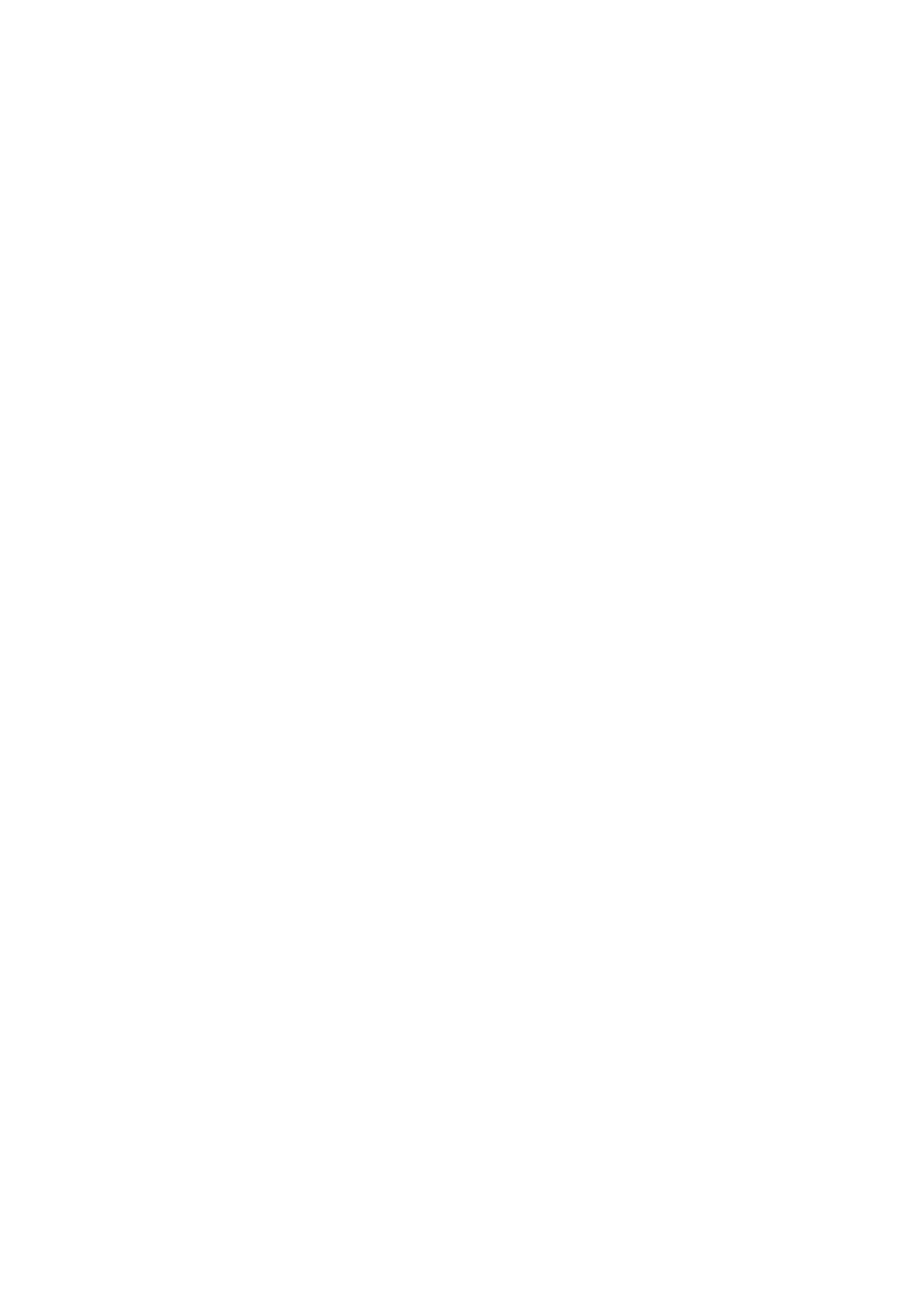# **Copthorne SEND Information Report to Governing Body 2020-2021**

## **SEND at Copthorne**

| <b>Year Group</b> | No. of<br>chn in<br>year | No. of<br>chn on<br><b>SEN</b><br>register | Range 1        | Range 2        | Range 3      | Range 4+<br>awaiting<br><b>EHCP</b> | Statement/<br><b>EHCP</b> |
|-------------------|--------------------------|--------------------------------------------|----------------|----------------|--------------|-------------------------------------|---------------------------|
| 2.y.o             | 34                       | 0                                          | $\mathbf 0$    | 0              | $\mathbf 0$  | $\mathbf 0$                         | $\mathbf 0$               |
| <b>Nursery</b>    | 70                       | 14                                         | 11             | $\overline{2}$ | $\mathbf{1}$ | 0                                   | 0                         |
| Reception         | 60                       | 3                                          | $\overline{2}$ | 0              | $\mathbf{1}$ | 0                                   | $\pmb{0}$                 |
| Year 1            | 59                       | 22                                         | 15             | 3              | 0            | $\overline{2}$                      | $\overline{2}$            |
| Year <sub>2</sub> | 59                       | 16                                         | 11             | $\overline{2}$ | 1            | 0                                   | $\overline{2}$            |
| Year 3            | 60                       | 9                                          | 8              | $\mathbf 0$    | $\mathbf{0}$ | $\mathbf{1}$                        | 0                         |
| Year 4            | 61                       | 11                                         | 6              | $\overline{2}$ | $\mathbf{1}$ | 0                                   | $\overline{2}$            |
| Year 5            | 63                       | 14                                         | 8              | 4              | 1            | 0                                   | 1                         |
| Year 6            | 58                       | 11                                         | 6              | 4              | 0            | $\mathbf 0$                         | $\mathbf{1}$              |
| <b>Total</b>      | 524                      | 100                                        | 67             | 17             | 5            | 3                                   | 8                         |





#### **Budget and finance**

As a school we receive the school budget from the Education Funding Agency, this includes the Notional SEN budget to support SEN children. This budget (£363,163.47) is used to support SEN children with all ranges of need. Up to £10000 (£4000 from normal school budget and £6000 from the Notional SEN budget – equivalent to 16.5 hours 1:1 support per week) must be spent by school to support a child with SEN before applying for extra funding. The way this money is spent is decided upon by the Head of School with discussion with the governors. If the child is Range 4 extra funding (on top of this £10000) can be applied for. SEN Services will determine the amount of the additional funding. This will be based upon evidence provided by parents/carers, the child or young person, the school and other professionals. The additional funding is allocated through an Education, Health and Care Plan (EHCP). At present our high needs block of funding is £40,675.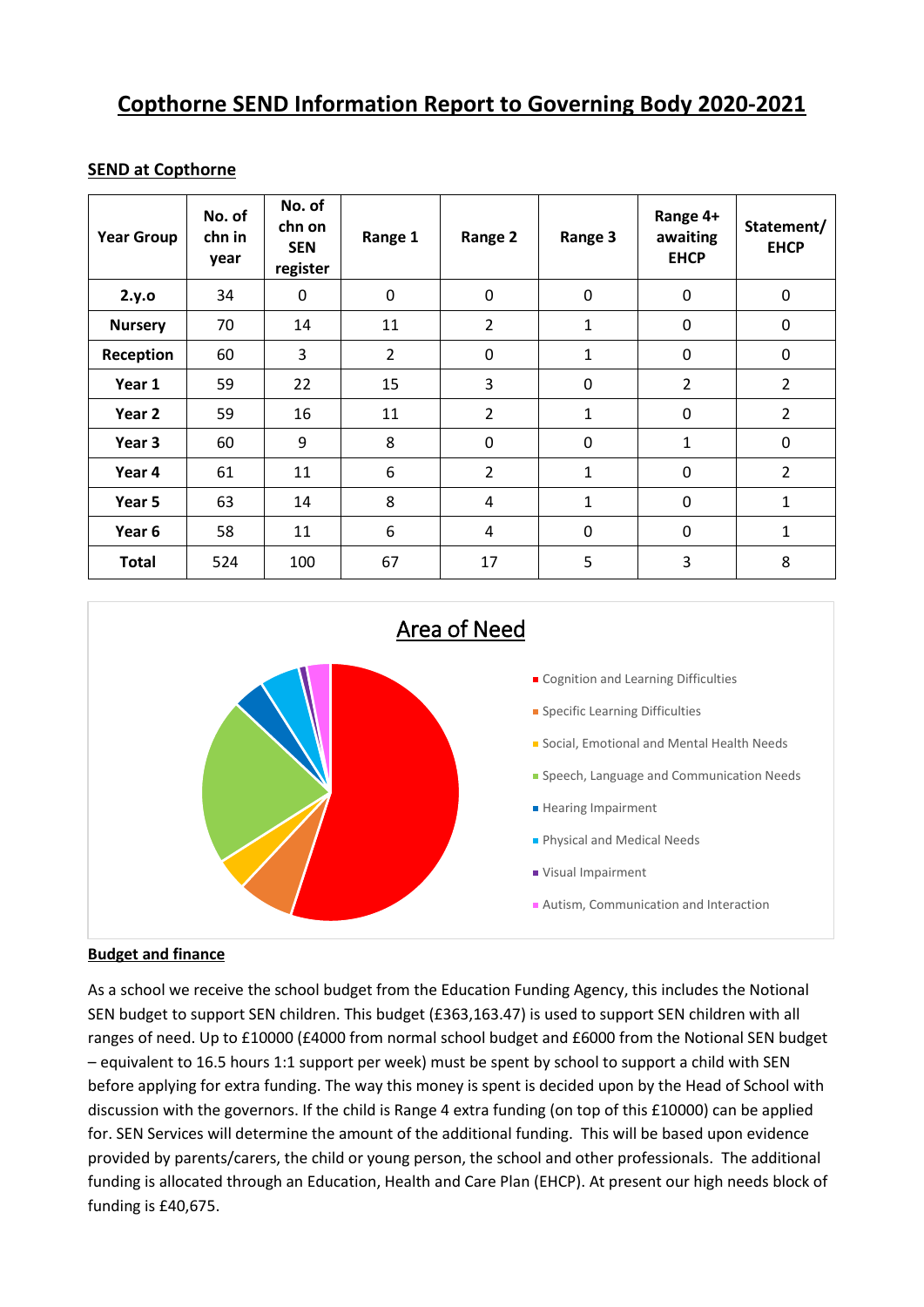#### **Approach to teaching, adaptation of curriculum and environment**

Class teachers plan lessons and differentiate according to the needs of children in their class. Sometimes this means simplifying a task, arranging alternative methods of recording, providing additional equipment or resources, grouping children carefully, and/or deploying support staff to give extra help. A child may also benefit from personalised programmes delivered in a small group, a pair, or on an individual basis.

IEPs and provision maps are used to write targets for children Range 2+ and all Range 1 children have a provision map and evaluation.

A breakdown of how Copthorne can meet each different area of need (including approach to teaching, adaptation or curriculum and provision) at each range can be found in our Local Offer on the school website. (https://copthorneacademy.co.uk/send/)

The school's accessibility plan can be found on the school website.

#### **Example IEP and Provision map**

Education Bradford - Individual Education Plan (IEP) Copthorne Primary School

| Name: XXXX |          | Class: XXXX              | <b>SEN</b>          |  | $4+$ |
|------------|----------|--------------------------|---------------------|--|------|
|            |          |                          | Status              |  |      |
| DoB:       | Date IEP | Date IEP to be reviewed: | Class teacher: XXXX |  |      |
| <b>XXX</b> | started: |                          | Year group: X       |  |      |
|            | XXX      |                          | IEP number: X       |  |      |
|            |          |                          |                     |  |      |

| <b>Annual Targets</b>    |                                             |            |                                                                  |                                  |            |
|--------------------------|---------------------------------------------|------------|------------------------------------------------------------------|----------------------------------|------------|
| Objective/Special        | Targets/Goals for this                      |            | Action: Description of the type of strategies and provision for  |                                  | A-Achieved |
| <b>Educational Needs</b> | IEP                                         |            | each objective                                                   | B - In parts<br>N - Not achieved |            |
| To: -                    | To:                                         |            |                                                                  |                                  | Date       |
| To develop writing       | To spell HFWs correctly                     |            | HFWs given weekly as spellings.                                  |                                  |            |
| skills                   | (70%)                                       |            | HFW spelling mat on table to access independently.               |                                  |            |
|                          |                                             |            |                                                                  |                                  |            |
|                          | To use capital letters and                  |            | Discuss a picture - write just one sentence - check it has a     |                                  |            |
|                          | full stops independently                    |            | capital letter and full stop to make it perfect then say another |                                  |            |
|                          | in writing 2 sentences.                     |            | sentence about the picture. - write this down and repeat.        |                                  |            |
|                          | (50%)                                       |            |                                                                  |                                  |            |
| To develop fine motor    | To form letters which                       |            | Write from the start 3x weekly during register time.             |                                  |            |
| skills                   | have descenders<br>correctly in writing 70% |            | CVC word tree – create then copy for formation                   |                                  |            |
|                          |                                             |            | Use of pencil grip to develop control                            |                                  |            |
|                          | of the time.                                |            |                                                                  |                                  |            |
|                          |                                             |            |                                                                  |                                  |            |
| Entry Data:              |                                             | Exit Data: |                                                                  | Progress:                        |            |
| $D =$                    |                                             | D          |                                                                  |                                  |            |

| Entry Data:             | Exit Data: | Progress: |
|-------------------------|------------|-----------|
| $R =$                   | R          |           |
| $W =$                   | W          |           |
| $M =$                   | M          |           |
| Parent/ Carer comments: |            |           |
|                         |            |           |
| Parent/ Carer signed:   |            |           |
|                         |            |           |

| <b>Copthorne Primary Individual Provision Map</b> |                                                                                                                                                                                                                                        |                                                                                                                                                                                                   |                                                                                                                                                                                                                                            | Name:<br>DOB:<br>Year:                                                                                                                                 |                                                                                                             |                                                                                                                                                                                     |                                                                                                                                                                                                                             | Range: 1/2/3/4+ |                                                                                                                                                                                                                                                                   |       |
|---------------------------------------------------|----------------------------------------------------------------------------------------------------------------------------------------------------------------------------------------------------------------------------------------|---------------------------------------------------------------------------------------------------------------------------------------------------------------------------------------------------|--------------------------------------------------------------------------------------------------------------------------------------------------------------------------------------------------------------------------------------------|--------------------------------------------------------------------------------------------------------------------------------------------------------|-------------------------------------------------------------------------------------------------------------|-------------------------------------------------------------------------------------------------------------------------------------------------------------------------------------|-----------------------------------------------------------------------------------------------------------------------------------------------------------------------------------------------------------------------------|-----------------|-------------------------------------------------------------------------------------------------------------------------------------------------------------------------------------------------------------------------------------------------------------------|-------|
|                                                   |                                                                                                                                                                                                                                        |                                                                                                                                                                                                   |                                                                                                                                                                                                                                            | Cognition and Learning                                                                                                                                 |                                                                                                             |                                                                                                                                                                                     | Key - highlight<br>Term 1<br>Term 2<br>Term 3                                                                                                                                                                               |                 |                                                                                                                                                                                                                                                                   |       |
| Range                                             | Speaking &<br>Listening                                                                                                                                                                                                                | <b>Reading</b>                                                                                                                                                                                    | <b>Writing &amp;</b><br><b>Spelling</b>                                                                                                                                                                                                    | <b>Teaching</b><br><b>Methods</b>                                                                                                                      | Numeracy                                                                                                    | Communication<br>& interaction                                                                                                                                                      | <b>Social Emotional</b><br>& Behaviour                                                                                                                                                                                      |                 | Sensory, Physical,<br><b>Medical</b>                                                                                                                                                                                                                              | Other |
| $\overline{\phantom{0}}$<br><b>Range</b>          | Oral stories<br>Circle time<br><b>Targeted questioning</b><br>Talking partner<br>101 cames for social<br>skills                                                                                                                        | Monitoring of raving<br>readers<br>Reading guidance to<br>parents<br>Guided reading (1:6)<br>Targeted HFW's<br>Reading Buddies                                                                    | Writing frames<br>Pencil erios<br>Write from the start<br>Alphabet arc                                                                                                                                                                     | $QFT -$<br>differentiated<br>planning<br>Increase use of<br>visual aids<br>Access to practical<br>resources<br>Mnemonics                               | Practical apparatus<br>Class interventions<br>Ability erouping<br>Visual and interactive<br>resources       | KS1 Time to talk<br>KS2 socially speaking<br>101 earnes for social<br>skills                                                                                                        | PSHCE-SEAL<br>Whole school reward<br>policy<br>Charts<br>Classroom rules<br>Circle time<br>101 games for social<br>skills                                                                                                   |                 | Care plan - epi pen, diabetes<br>Parent liaison<br>Write from the start                                                                                                                                                                                           |       |
| $\sim$<br>Range <sup>1</sup>                      | Small group oral stories<br>$11:6$ 11 ow<br>Small group circle time<br>$(1:8)$ 1pw<br>Narrative Therapy<br>3pw<br>Language group 1pw<br>101 games for social<br>skills<br>4 step sequence cards<br>Memory cards                        | Small group phonics<br>and phonic games<br>Additional guided<br>reading<br>1:1 reading<br>Alphabet arc<br>Beat Dyslexia<br>programme<br>See and learn<br>IDL cloud                                | Occupational therapy<br>activities for fine<br>motor skills<br>Motor skills group 2pw<br>Write from the start<br>Jungle journey F/S &<br>KS1<br>Speed up KS2<br>Alphabet arc<br>See and learn<br><b>IDL</b> cloud                          | Class interventions<br>Differentiated<br>resources<br>ICT support<br>Multisensory<br>learning<br>Visual timetables                                     | Focussed small group<br>support<br>Numicon<br>RM maths<br>Mathletics                                        | Playtime befrienders<br>KS1 Time to talk<br>KS2 socially speaking<br>Social skills small<br>groups<br>101 games for social<br>skills                                                | Lunchtime support-<br>hefrienders<br>LM activities/clubs at<br>lunchtime<br>101 games for social<br>skills.<br>Circle time                                                                                                  |                 | Motor skills group<br>Monitoring by school nurse<br>Advice from outside<br>agencies<br>Specialist resources<br>Write from the start<br>Jungle journey FS & KS1<br>Speed up KS2<br>Writing slopes<br>Pencil grips<br>Brain gym                                     |       |
| m<br>Range <sup></sup>                            | Small group oral stories<br>(1:4)2ow<br>Time to talk (1:4)<br>$2-3$ pw<br>Socially speaking KS2<br>$(1:4)$ 2-3pw<br>S&L recommended<br>activities (1:1) 3pw<br>101 cames for social<br>skills<br>4 step sequence cards<br>Memory cards | Daily blending and<br>segmenting activities<br>- word books<br>1:1 reading daily<br>Toe by Toe<br>Beat Dyslexia<br>programme<br>Ind tatgets &<br>precision teaching<br>See and learn<br>IDL cloud | Visual aids<br>Dyslexia programme<br>Beat Dyslexia<br>Ind targets-precision<br>teaching<br>Toe by Toe<br>Booster phonics<br>Perfect sentences<br>Juncle journey F/S &<br>KS1<br>Speed up KS2<br>Alphabet arc<br>See and learn<br>IDL cloud | Modified tasks<br>Ind targets<br>VAK<br>Multi sensory<br>learning<br>Precision teaching<br>Visual timetables                                           | Ind targets-<br>precision teaching<br>Modified tasks<br>Numienn<br>Dynamo maths                             | KS2 home school<br>diary<br>Visual timetable<br>1:1 with Learning<br>Mentors<br>Speech & Lang ind<br>programme<br>Playtime monitoring<br>101 earnes for social<br>skills<br>Makaton | Regular access to<br>lunchtime activities<br>Small eroup circle<br>101 games for social<br>skills<br>time 1:4 2ow<br>Anger management-<br>ШÑ<br>Ind reward charts<br>Circle of friends<br>Time to talk<br>Indeo counselline |                 | Assessment and support<br>from health agencies<br>Motor skills eroup<br>Access to space in school<br>Specialist resources<br>Write from the start<br>Jungle journey FS & KS1<br>Speed up KS2<br>Writing slopes<br>Pencil grips<br>Moving and handling<br>training |       |
| Range 4+                                          | Individual programme                                                                                                                                                                                                                   | Daily individual<br>programme and<br>recommended<br>targets - precision<br>teaching<br>See and learn                                                                                              | Daily individual<br>programme and<br>recommended targets<br>- precision teaching<br>See and learn                                                                                                                                          | Small steps 1:1<br>teaching<br>Repetition &<br>consolidation<br>Teach to learning<br>style<br>Ind targets -<br>Precision teaching<br>Visual timetables | Ind programme-<br>numicon<br>Daily repetition and<br>consolidation<br>Precision teaching<br>Practical maths | Intensive interaction<br>Playtime support<br>Makaton                                                                                                                                | 1:1 behaviour<br>programme<br>Anger management-<br><b>LM</b><br><b>FBD</b> services<br>intervention<br>Retreat                                                                                                              |                 | Time and support allocated<br>for individual health or<br>exercise programme<br>1:1 lunchtime support<br>1:1 medical/toileting<br>Ind motor skills programme                                                                                                      |       |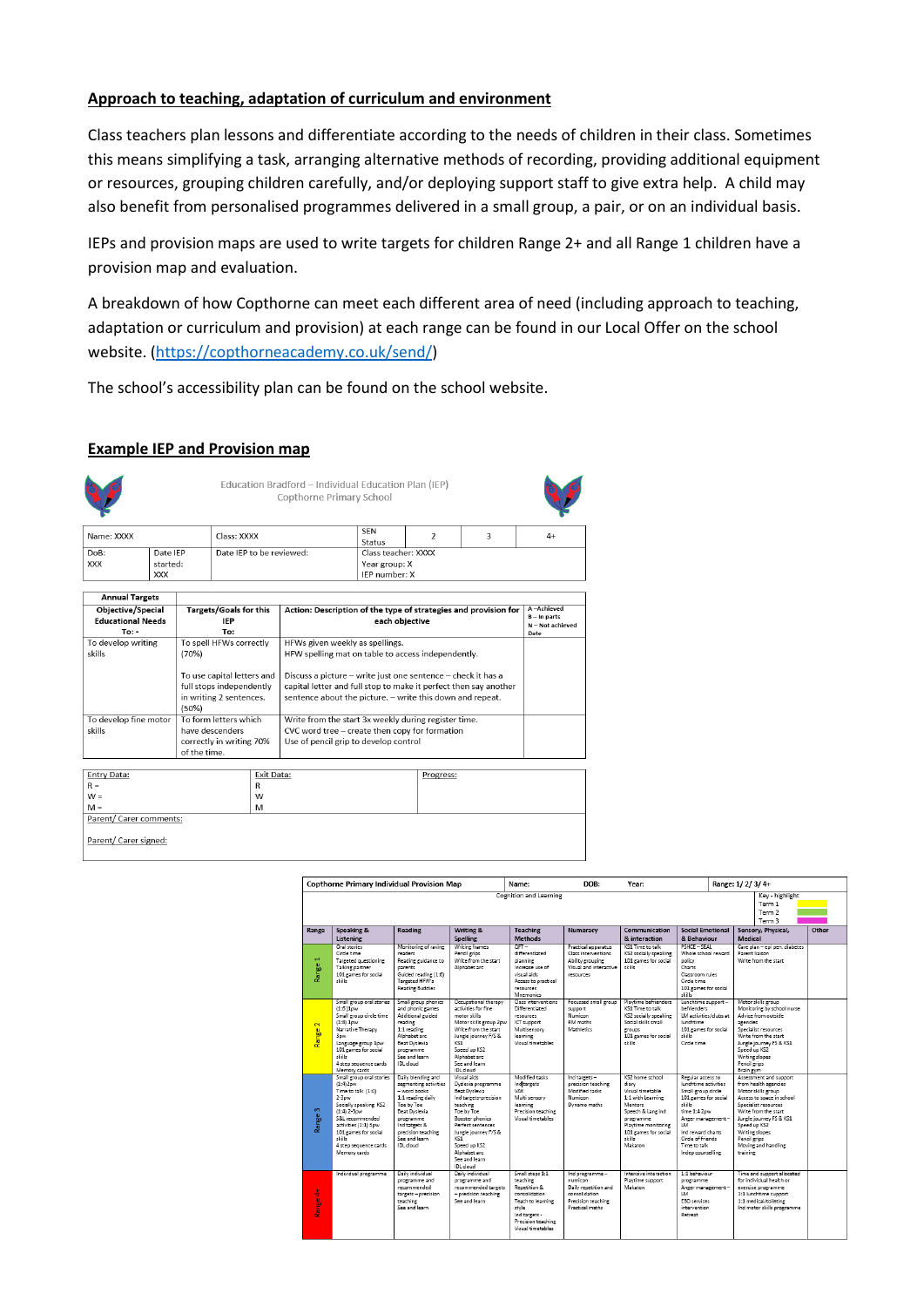#### **Identification**

To identify pupils with SEND, Copthorne Primary will:

- Look at current assessment of the pupil or attainment on entry
- Look at any information provided by previous setting, parents or involved agency
- Use regular teacher assessment to monitor progress
- Look at the progress in comparison the peers
- Speak to parents and the pupil about their views
- Seek advice from external agencies where appropriate
- Use graduated response (BSO)



## **All teachers follow the Early Identification of Need flow chart.**

We will the monitor interventions carefully to ensure that:

- the child's progress is similar to that of their peers starting from the same baseline
- progress matches or betters the child's previous rate of progress
- the attainment gap between the child and their peers is closing
- we prevent the attainment gap growing wider

The school will provide extra support to pupils falling behind or making inadequate progress given their age and starting point and if necessary re-assess a pupil's learning need where pupils continue to make inadequate progress, despite high-quality teaching targeted at their areas of weakness.

#### **Evaluating provision**

Every term IEPs and provision maps are evaluated and re-written. At this point the SENCO looks at the provision evaluations and the effect this provision has had on progress.

Curriculum Impact Meetings happen every half term. These also look at interventions put in place for individual children and how this has impacted upon progress.

Annual reviews are held for children with an EHCP and provision and targets are reviewed and rewritten.

Provision is also monitored by the SENCO and other subject leaders through lesson observations, planning scrutinies, learning walks, pupil voice, book checks and reviewing assessment data.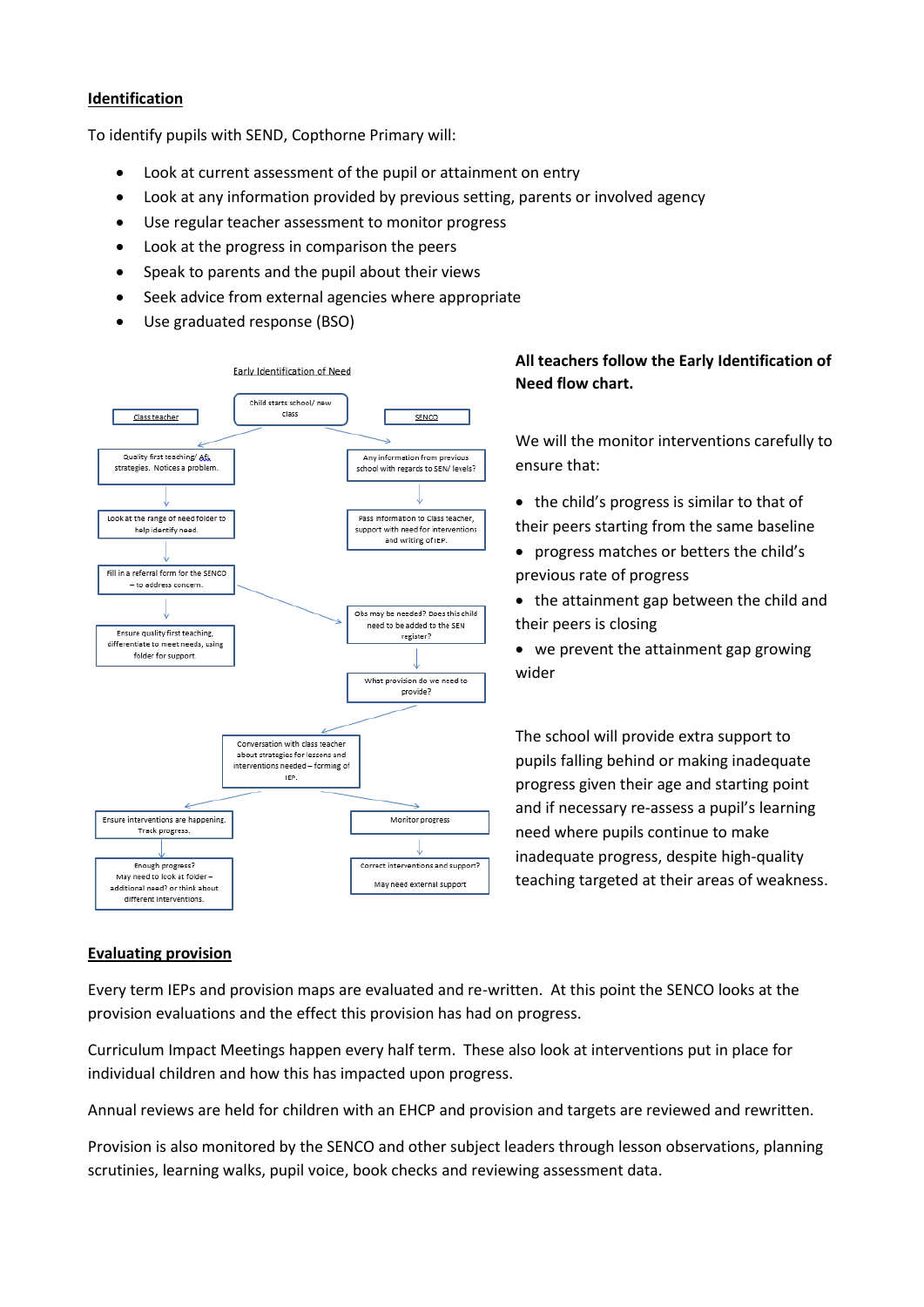## **Assessment**

All children are assessed through the use of summative assessment on a daily basis at Copthorne. Formal assessments of learning take place termly and IEPs and provision maps are assessed and reviewed termly. Assessment is a continuous process and we use a graduated approach assessment cycle of: Assess - Plan – Do – Review.

Teachers are equipped with a range of different assessment tools to suit the need of the child and they differentiate this appropriately.

To assess the type of need of the pupil and the range teachers and the SENCO use Bradford's Matrix of Need published on Bradford Schools Online.

On a termly basis the SENCO looks at the data of all SEND children. This information is then used to monitor progress and provision and helps the SENCO put new provision is place.

## **Consulting Parents**

Parents' evenings are held termly. IEP's are also reviewed termly. At these points parents of children with SEND have the opportunity to speak to the class teacher about IEP targets and provision. SEND drop in sessions are scheduled termly for parents to attend if they would like to. If parents need to contact the school at any other time they are free to make an appointment with the SENCO or class teacher to speak about their child (contact details at the end of document). The SENCO may also contact the parent at other times during the year to speak about their child's need, for example, if an external agency is coming into school they may wish to discuss this with parents or hold a parental meeting with the external agency.

#### **Involving Pupils in their education**

All children in school are aware of their individual targets and have the opportunity to discuss these with their class teacher. Children with SEND have input when writing the IEP and also on the pupil passport which goes alongside this. This gives them the opportunity to explain how they feel about their education and make suggestions for what they would like to do in the future.

Children with an EHCP are involved in their annual review meetings where they are asked their opinions about how they are getting on at school and they are asked if they want to share any information or wishes.

#### **Engaging pupils in activities with peers**

All extra-curricular activities are open to children with SEN and reasonable adjustments will always be made to help them to participate.

#### **Supporting emotional and social development**

The school takes pride in its friendly and positive ethos. Clear and well-established behaviour policies help all pupils to achieve their best.

Occasionally, a child needs an Individual Behaviour Plan. We work closely and co-operatively with parents to address any issues.

We have learning mentors who support children by mentoring them on any issues they may have regarding behaviour, social or emotional factors. This is usually done on a one-to-one basis, but at times small group work occurs.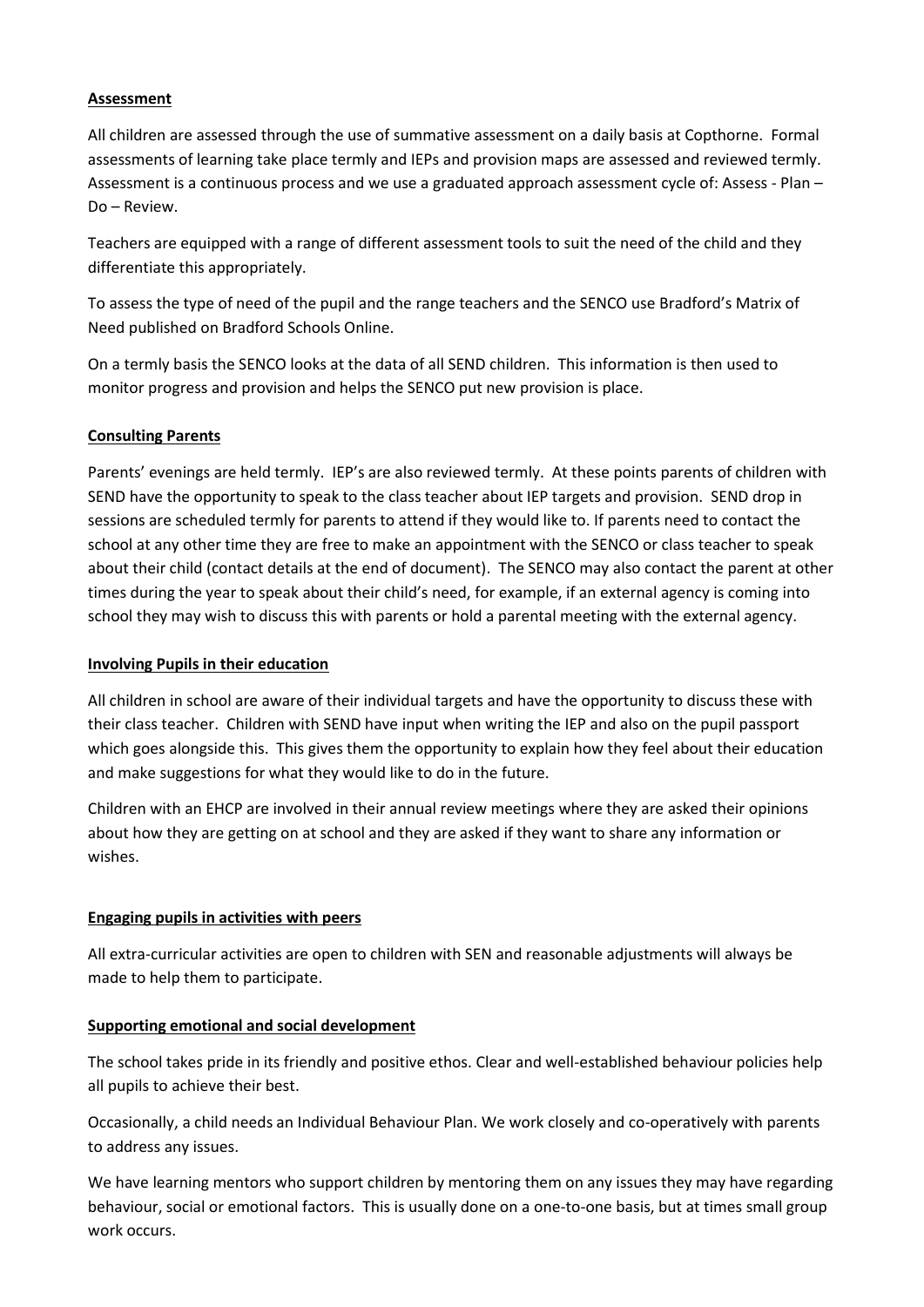SEN pupil interviews and questionnaires happen each year at Copthorne to ensure that these children have the chance to express their views about their education and the school.

We have a school council at Copthorne and children have the opportunity to make suggestions to their class members to take to school council meetings.

In every class we also have a suggestion and feelings box where children can express any feelings or ideas that they don't feel they can talk about face to face. This ensures that children have a range of ways to communicate with others and be listened to.

## **Supporting children through transition**

Parents of children with SEN are able to seek advice on secondary school transition at a transition meeting which is held every year before application forms are submitted.

Where a child has more complex needs, we can accompany the child and parents on visits to possible schools to consider provision and preferences.

At EHCP annual reviews in year 5 and 6 transition to secondary school is discussed and parental preferences are written into the review.

We hold transition meetings with secondary school staff to transfer information and promote continuity of provision.

Additional pre-transfer visits and familiarisation can be arranged for pupils with special needs where this is appropriate.

## **Staff training (refer to how expertise help is sought)**

Training in SEN forms part of the continuing professional development planned for all staff. This includes staff meetings and training days.

Other training for individual members of staff or groups of staff is provided according to identified individual need.

The SENCO needs to keep up-to-date with local and national developments and attends meetings termly with the Exceed MAT to discuss this. Meetings put on by Bradford LA are also attended regarding SENCO updates.

Class teachers need an in-depth knowledge to assist children in their class. If training for a particular need is identified or recommended the class teacher will attend this to support their teaching and understanding of the needs of their children.

Teaching assistants need support in delivering appropriate interventions for individuals or groups in their class. If a new intervention is to be started, we will ensure that these teaching assistants are well trained and confident with the intervention before they start delivering it.

Professional development is very important and it ensures that all adults are well equipped to manage and support the needs of the children they work with.

The SENCO also acts as link to a wide range of other specialist agencies, such as Speech and Language Therapy, SEN Support Services, Educational Psychology, School Health, Physiotherapy and Occupational Therapy, Hearing and Visually Impaired Services, and parent advice groups.